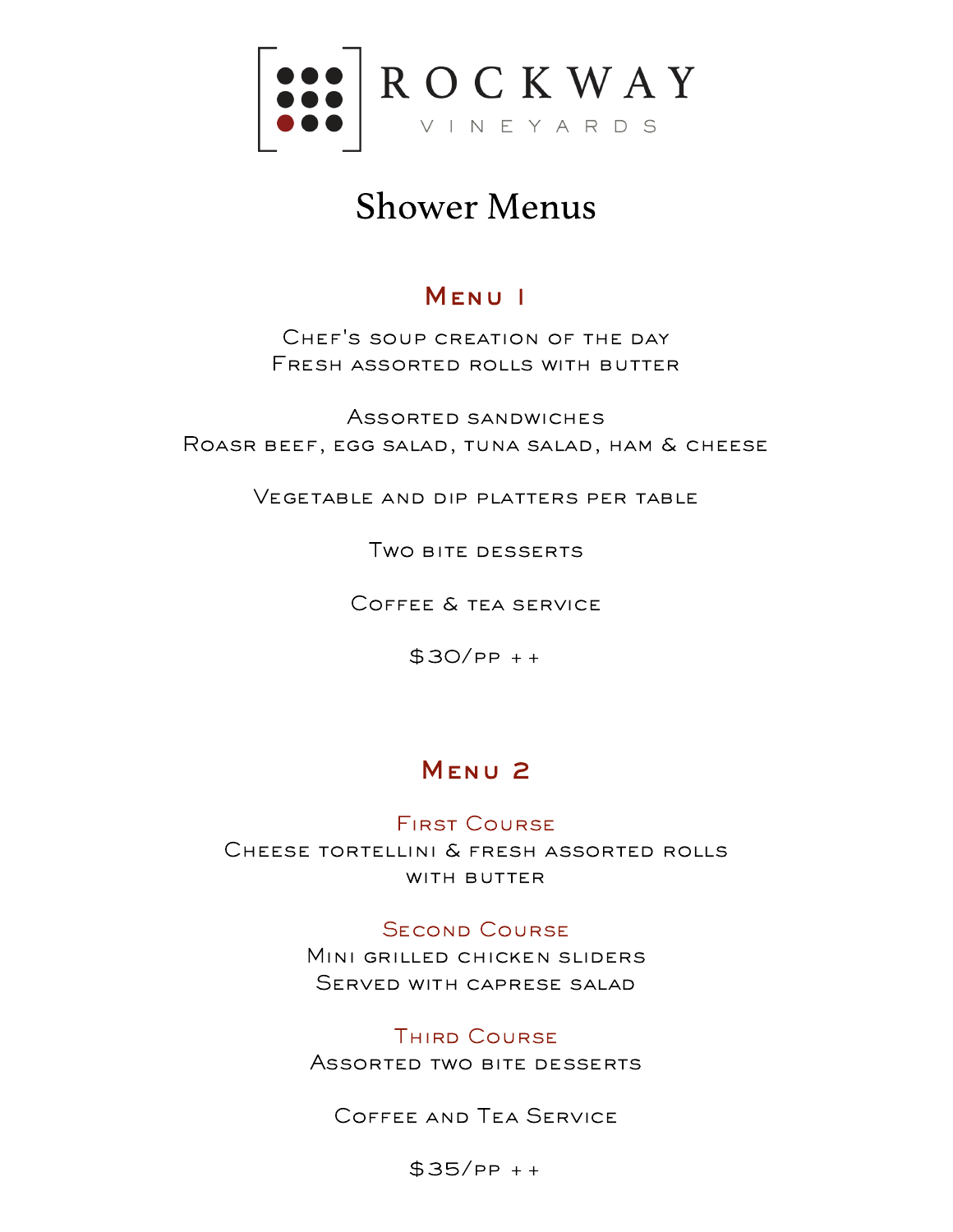

# Shower Menus

## Menu 3

First Course

Mixed green salad & fresh assorted rolls WITH BUTTER

### Second Course

CHICKEN SUPREME, THYME JUS, ROASTED fingerling potatoes, fresh seasonal vegetables

> **THIRD COURSE** Chef's homemade cheesecake

> > Coffee and tea service

\$40/pp

### Menu 4: High Tea Style

MINI QUICHE

Assorted finger sandwiches Cucumber cream cheese, egg salad, tuna salad, smoked salmon brioche, caper dill drizzle

Cheese, crackers, and vegetable dip platters

Scones with clotted cream & strawberry jam

Cheesecake & fruit for dessert

Coffee & tea service

\$45/pp